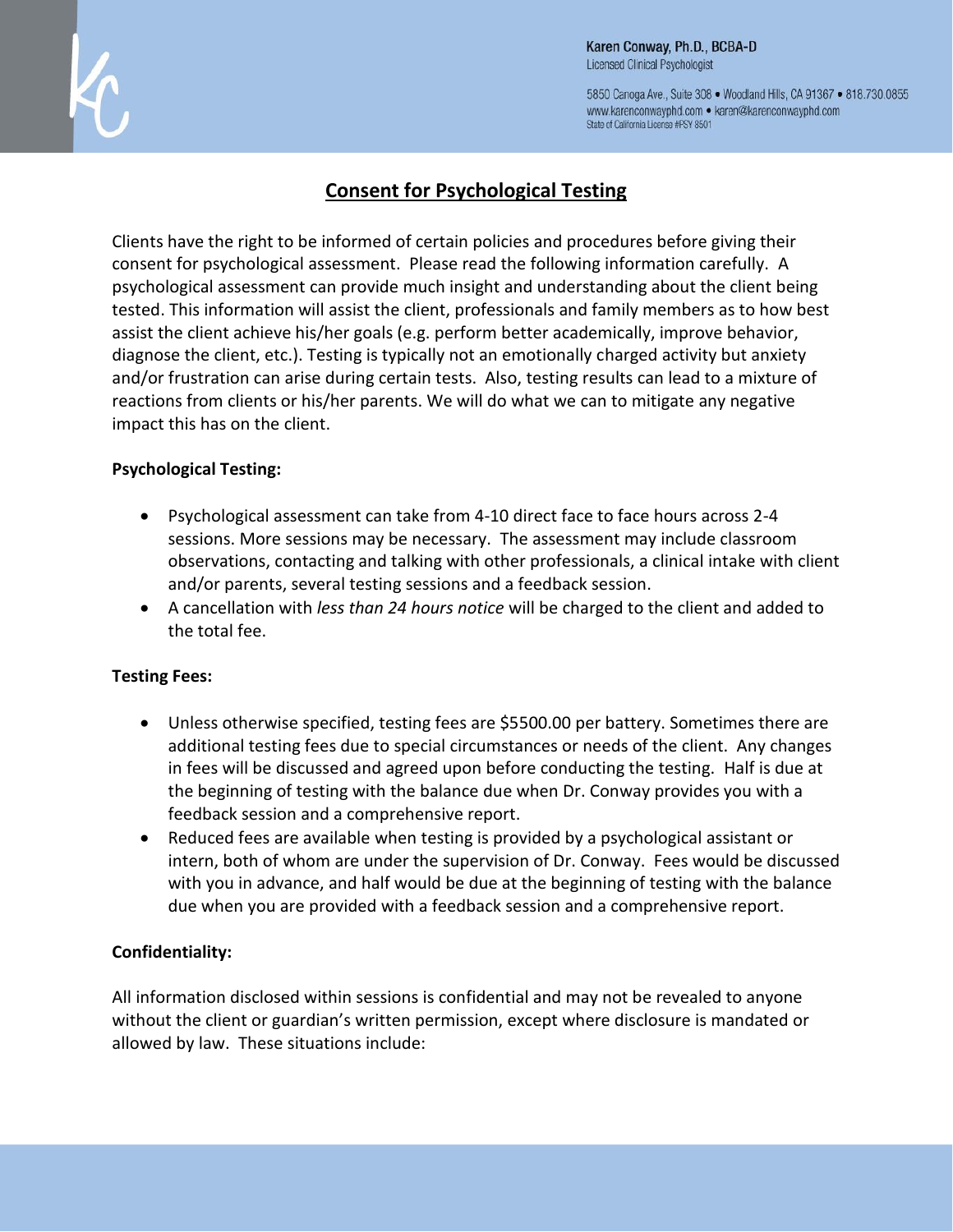

5850 Canoga Ave., Suite 308 . Woodland Hills, CA 91367 . 818.730.0855 www.karenconwayphd.com . karen@karenconwayphd.com State of California License #PSY 8501

- 1. The therapist believes that a client may be a danger to oneself, another, or another's property, and that disclosure is necessary to prevent that danger. In the case of danger to another, the counselor is require to notify the police and take reasonable steps to warn the intended victim.
- 2. There is reasonable suspicion of actual or potential child abuse (emotional, physical, sexual) or neglect involving the client or other known by the client.
- 3. There is reasonable suspicion of neglect or abuse of a dependent adult or elderly person.
- 4. A client is "gravely disabled" (i.e. is unable to take care of basic needs such as feeding, self-grooming, getting home safely).
- 5. A valid court order (e.g., legal subpoena) is issued for a client's files.

In addition, psychological assistants and/or doctoral interns will sometimes do some of the testing, scoring, and writing of reports. Test- scoring assistant(s) will sometimes have access to test record forms when assisting with test scoring, which will take place under my supervision. Administrative staff will have access to some information for billing and other administrative activities.

## **Clinical Files:**

The law requires that written records of services be maintained to help assure that clients are receiving a consistent quality of care. A confidential file will be maintained to provide a written record of services. All raw test data will be kept for a minimum of 7 years.

## **Contacting Me**

I am often not immediately available by telephone. When I am unavailable, my telephone is answered by voice mail which I check throughout the day. I will make every effort to return your call on the same day you make it with the exception of weekends and holidays. If you are difficult to reach, please leave some times when you will be available. If you cannot reach me, and you feel that you cannot wait for me to return your call, you should call your family physician or 911. If a family member is threatening violence or suicide, you need to call 911. The police are well trained to handle situations ranging from suicidal individuals to out-ofcontrol teens. Additional numbers that may be helpful include: California Youth Crises Line (800) 843-5200, Child Abuse Hotline (800) 540-4000, Domestic Violence Hotline (322) 681-2626, Elder Abuse Hotline (800) 992-1660 and Suicide Prevention Center (310) 391-1253. If I am unavailable for an extended time, I will provide you with the name of a trusted colleague whom you can contact if necessary.

Your signature below indicates:

You have read and fully understand all of the policies and procedures described above.